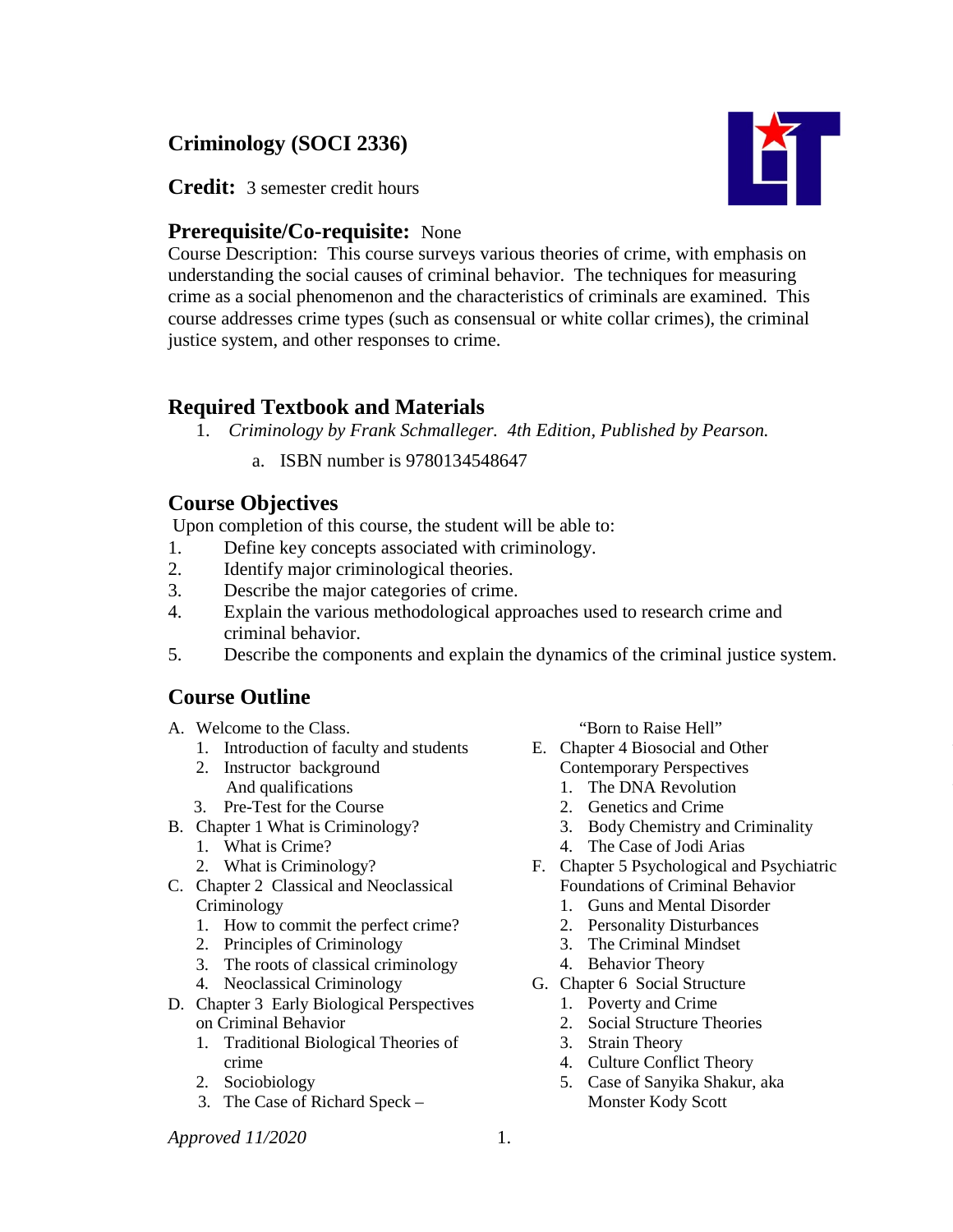#### **SOCI 2336**

Course Syllabus

- H. Chapter 7 Social Process and Social Development
	- 1. Labelling a killer.
	- 2. Social Control Theories
	- 3. The Case of Seung Hui Cho
- I. Chapter 8 Social Conflict
	- 1. A History of social Conflict Theory 2. Modern Radical-Critical and Marxist Criminology 3. The Case of Theodore John "Ted" Kaczynski (Unabomber)
- J. Chapter 9 Crimes Against Persons
	- 1. Unsafe Cities
	- 2. Murder /Homicide: A Closer Look
	- 3. Serial Murder
	- 4. Mass Murder
	- 5. Rape
	- 6. Child Sexual Abuse
	- 7. Robbery
	- 8. Assault within Families
	- 9. Workplace Violence
	- 10. Hate Crimes
	- 11. Stalking
	- 12. The Case of Dennis Radar (BTK)
- K. Chapter 10 Crimes against Property
	- 1. Theft on the Job
	- 2. Types of Property Crime
	- 3. Burglary
	- 4. Identity Theft
	- 5. Motor Vehicle Theft
	- 6. Arson
	- 7. The Case of Colton Harris-Moore (The Barefoot Bandit)
- L. Chapter 11 White-Collar and Organized Crime

## **Grade Scale**

| $90 - 100$ | A |
|------------|---|
| $80 - 89$  | B |
| $70 - 79$  | C |
| $60 - 69$  | D |
| $0 - 59$   | F |

- 1. Financial Fraud Investigations
- 2. White Collar Crime
- 3. Organized Criminal Groups
- 4. Transnational Organized Crime
- 5. Middle Eastern Criminal Enterprises
- 6. Organized Crime and the Law
- 7. The Case of Bernie Madoff
- M. Chapter 12 Drug and Sex Crimes
	- 1. Fake Pot
	- 2. History and Extent of Drug Abuse in the U.S.
	- 3. Types of Illegal Drugs
	- 4. Drug Trafficking
	- 5. Prostitution
	- 6. The Case of Heidi Lynne Fleiss
- N. Chapter 13 Technology and Crimes
	- 1. Piracy Payoff
	- 2. High Technology and Criminal **Opportunity**
	- 3. The Extent of Cybercrime
	- 4. Cybercrime and the Law
	- 5. A Profile of Computer Criminals
	- 6. DNA Technology
	- 7. Combatting Computer Crime
	- 8. The Case of Kevin Mitnick
- O . Chapter 14 Globalization and Terrorism 1. Transnational Criminal Enterprises
	- 2. Human Trafficking
	- 3. Terrorism
	- 4. The War on Terrorism
	-
	- 5. The Case of the Tsarnaev Brothers
	- 6. Post Test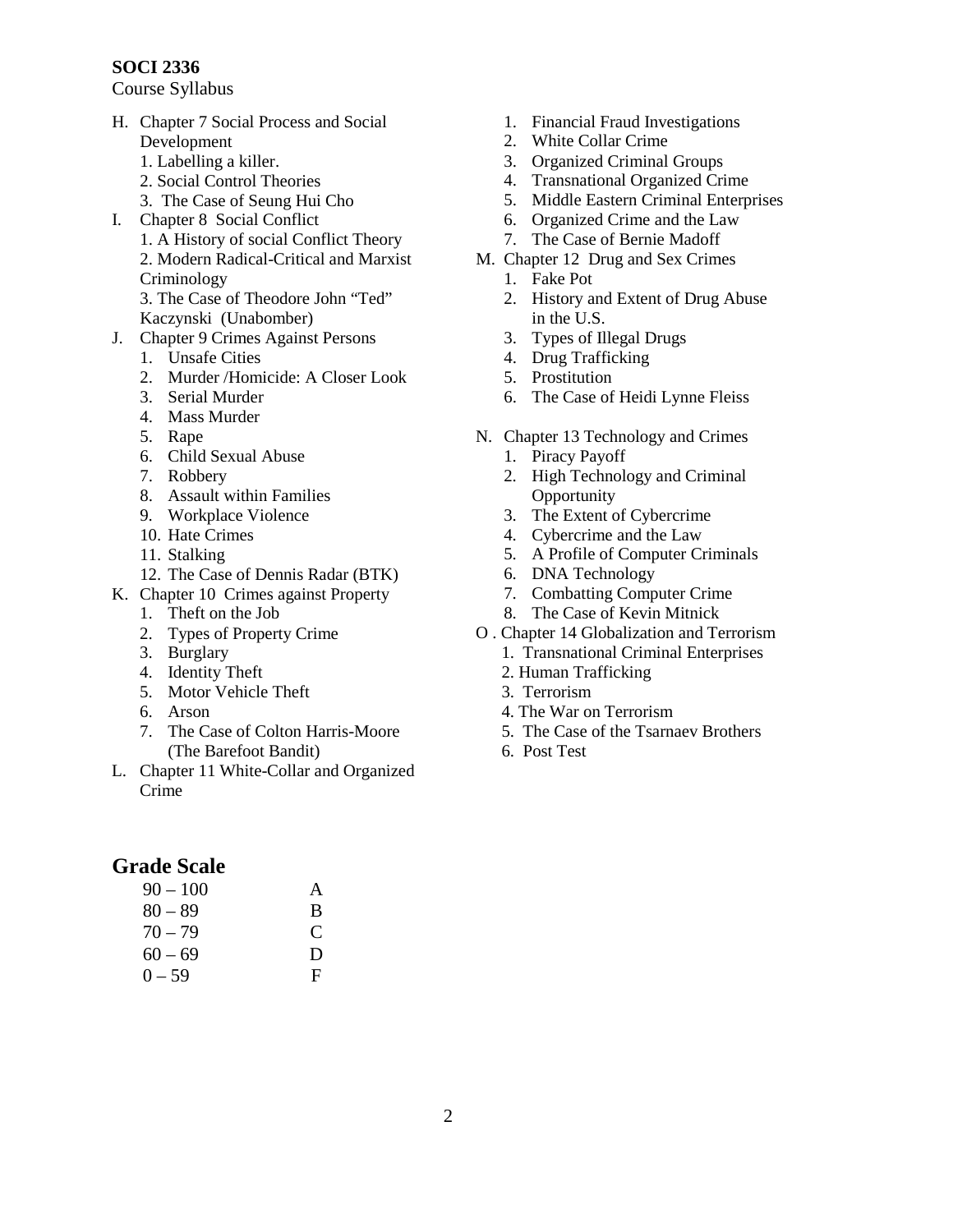#### **SOCI 2336**

Course Syllabus

### **Course Evaluation**

Final grades will be calculated according to the following criteria:

| 1. Unit Tests     | .50% |
|-------------------|------|
| 2. Final Exam     | 25%  |
| 3. Course Project | 25%  |

### **Course Policies**

- 1. No food, drinks, or use of tobacco products in class.
- 2. Computers, telephones, headphones, and any other electronic devices must be turned off while in class or used only with permission of the instructor.
- 3. Do not bring children to class.
- 4. No late assignments will be accepted.
- 5. Tests. Students that miss a test are not allowed to make up the test. The Next Exam will count twice.
- 6. Attendance Policy. Students are expected to attend classes and be on time to receive information, discuss chapter topics and complete class exercises and class discussions.
- 7. If you wish to drop a course, the student is responsible for initiating and completing the drop process. If you stop coming to class and fail to drop the course, you will earn an 'F' in the course.
- 8. Additional class policies as defined by the LIT Student Catalog.

### **Technical Requirements (for courses using Blackboard)**

The latest technical requirements, including hardware, compatible browsers, operating systems, software, Java, etc. can be found online at:

[https://help.blackboard.com/en-](https://help.blackboard.com/en-us/Learn/9.1_2014_04/Student/015_Browser_Support/015_Browser_Support_Policy)

[us/Learn/9.1\\_2014\\_04/Student/015\\_Browser\\_Support/015\\_Browser\\_Support\\_Policy](https://help.blackboard.com/en-us/Learn/9.1_2014_04/Student/015_Browser_Support/015_Browser_Support_Policy) A functional broadband internet connection, such as DSL, cable, or WiFi is necessary to maximize the use of the online technology and resources.

### **Disabilities Statement**

The Americans with Disabilities Act of 1992 and Section 504 of the Rehabilitation Act of 1973 are federal anti-discrimination statutes that provide comprehensive civil rights for persons with disabilities. Among other things, these statutes require that all students with documented disabilities be guaranteed a learning environment that provides for reasonable accommodations for their disabilities. If you believe you have a disability requiring an accommodation, please contact the Special Populations Coordinator at (409) 880-1737 or visit the office in Student Services, Cecil Beeson Building. You may also visit the online resource at<http://www.lit.edu/depts/stuserv/special/defaults.aspx>